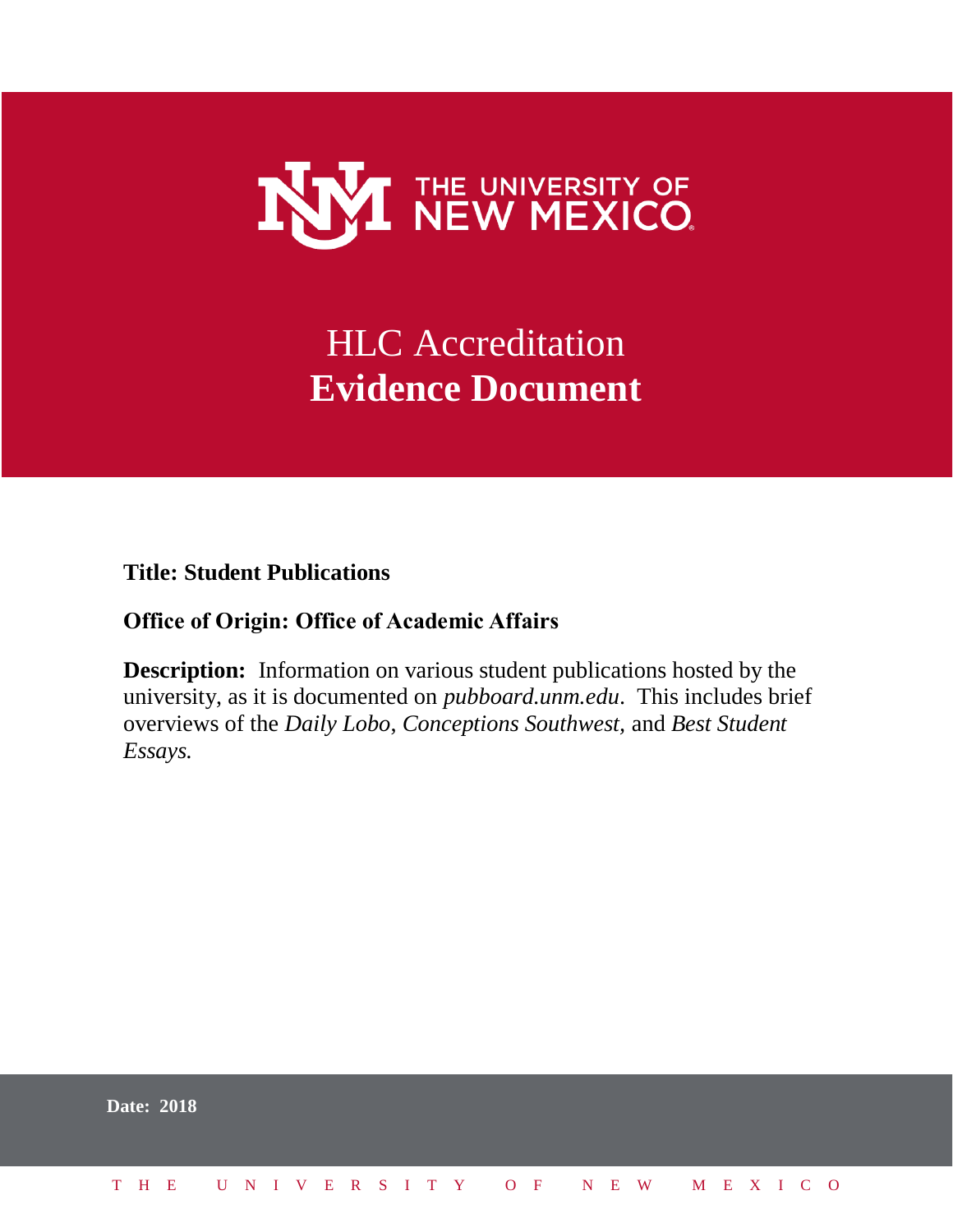**AND UNMI** 

## **Student Publications**



**[HOME](http://pubboard.unm.edu/) [DAILY LOBO](http://pubboard.unm.edu/daily-lobo/) [CONCEPTIONS SOUTHWEST](http://pubboard.unm.edu/conception-southwest/) [BEST STUDENT ESSAYS](http://pubboard.unm.edu/best-student-essays/) [BOARD MEMBERS](http://pubboard.unm.edu/board-members/) [STAFF](http://pubboard.unm.edu/staff/) [CONTACT US](http://pubboard.unm.edu/contact-us/)**

## [Policy](http://pubboard.unm.edu/policy/)

[Board Meeting Minutes](http://pubboard.unm.edu/board-meeting-minutes/)

#### **[UNM Student Publications](http://pubboard.unm.edu/)**

Marron Hall 107 1 University of New Mexico Albuquerque, NM 87131

Phone No : (505) 277-5656 Email : [pubboard@unm.edu](mailto:pubboard@unm.edu) The UNM Department of Student Publications supports students who participate in and learn from the opportunities offered in its publications. The department provides an environment and the professional resources to ensure an optimal learning experience as an adjunct to formal classroom instruction. The primary objective is to build a broad base of student writers, editors, photographers, designers and advertising professionals for the future.

[Publications Board Meeting 11/30/18 Agenda](http://pubboard.unm.edu/Pub%20Board%20Agenda%2011.30.18.pdf)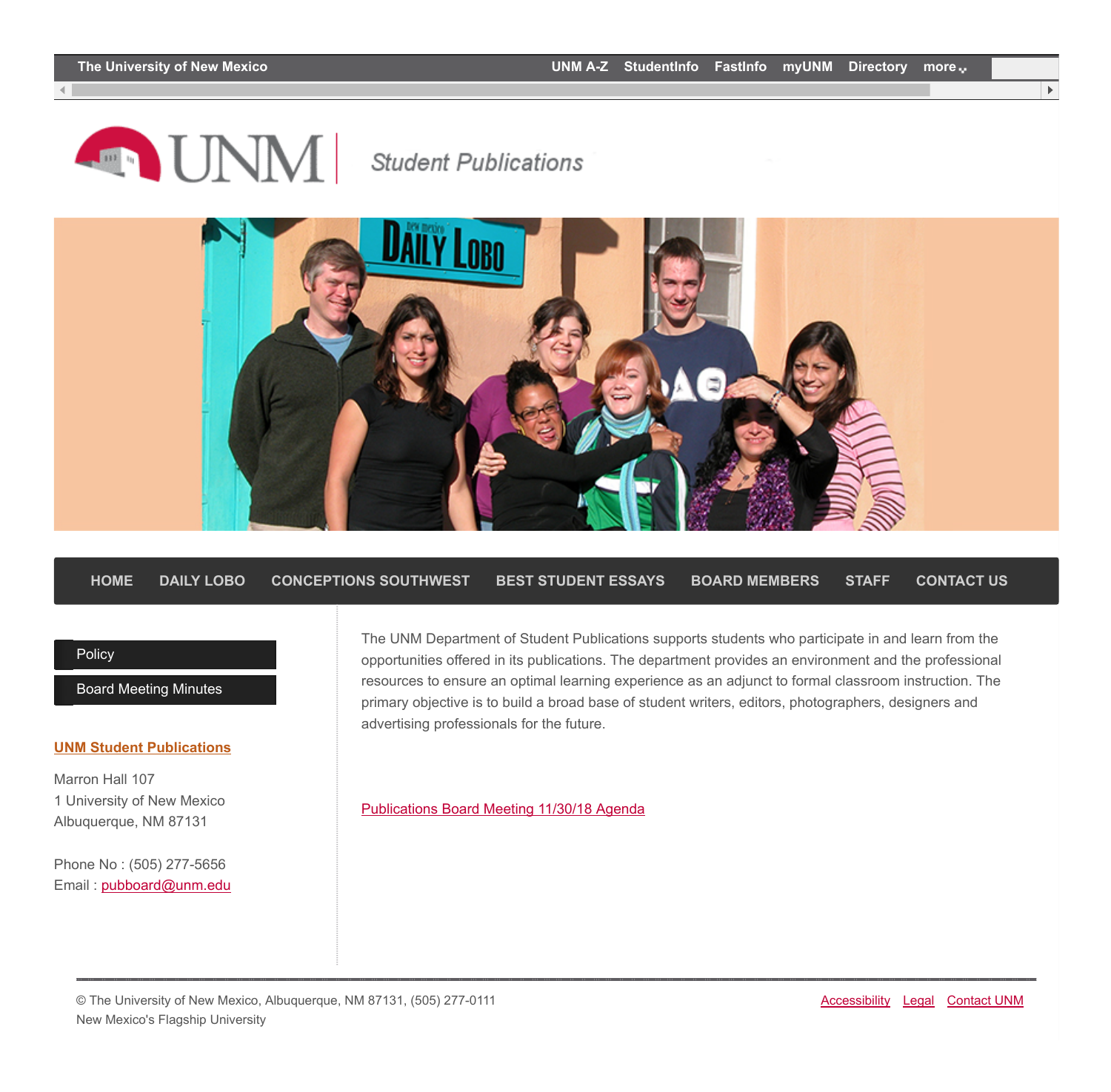

**Student Publications** 



**[HOME](http://pubboard.unm.edu/) [DAILY LOBO](http://pubboard.unm.edu/daily-lobo/) [CONCEPTIONS SOUTHWEST](http://pubboard.unm.edu/conception-southwest/) [BEST STUDENT ESSAYS](http://pubboard.unm.edu/best-student-essays/) [BOARD MEMBERS](http://pubboard.unm.edu/board-members/) [STAFF](http://pubboard.unm.edu/staff/) [CONTACT US](http://pubboard.unm.edu/contact-us/)**

## **[Policy](http://pubboard.unm.edu/policy/)**

[Board Meeting Minutes](http://pubboard.unm.edu/board-meeting-minutes/)

## **[UNM Student Publications](http://pubboard.unm.edu/)**

Marron Hall 107 1 University of New Mexico Albuquerque, NM 87131

Phone No : (505) 277-5656 Email : [pubboard@unm.edu](mailto:pubboard@unm.edu)

## **Daily Lobo**

The New Mexico Daily Lobo has served as the independent newspaper at the University of New Mexico since 1895. The Daily Lobo staff consists of about 100 students who work in advertising, accounting, news, Web operations and production. Students produce the newspaper daily Monday thru Friday during the fall and spring semesters and weekly during summer school.

The Daily Lobo is an award-winning publication. Staff members have been recognized by a variety of national and regional competitions, including those sponsored by the Associated of Collegiate Press, College Newspaper Business and Advertising Managers, Associated Press and the New Mexico Press Association. In May of 2006 the Daily Lobo won Best in Show in its class by the Associated Press.

The Lobo Web site has won numerous accolades, including a runner-up Eppy from Editor and Publisher in 2000, and the NMPA EH Shaffer Award for best Web site among New Mexico Daily newspapers and first prize for Web design in the Rocky Mountain Collegiate Media Association Best if Newspapers competition.

## [Visit Daily Lobo](http://www.dailylobo.com/)

[Classified Ad Entry](https://host5.eclipseservices.com/lobo/online/entry/start.do?refresh=true)

[Calendar of Events Submission](http://www.dailylobo.com/calendar/)

[Past Student Newspaper Editors](http://pubboard.unm.edu/daily-lobo/Stu%20Pubs%20Editors.pdf)

[Backstories: inside the Daily Lobo](https://www.youtube.com/watch?v=Y1iXLS-Gt3Y)

| Daily Lobo Newsroom   | Daily Lobo Display Advertising | <b>Daily Lobo Classified Advertising</b> |
|-----------------------|--------------------------------|------------------------------------------|
| news@dailylobo.com    | advertising@dailylobo.com      | classifieds@dailylobo.com                |
| (505) 277-7527        | (505) 277-5656                 | (505) 277-5656                           |
| Fax: (505) 277-6228   | Fax: (505) 277-7530            | Fax: (505) 277-7530                      |
| Marron Hall, Room 138 | Marron Hall, Room. 107         | Marron Hall, Room 107                    |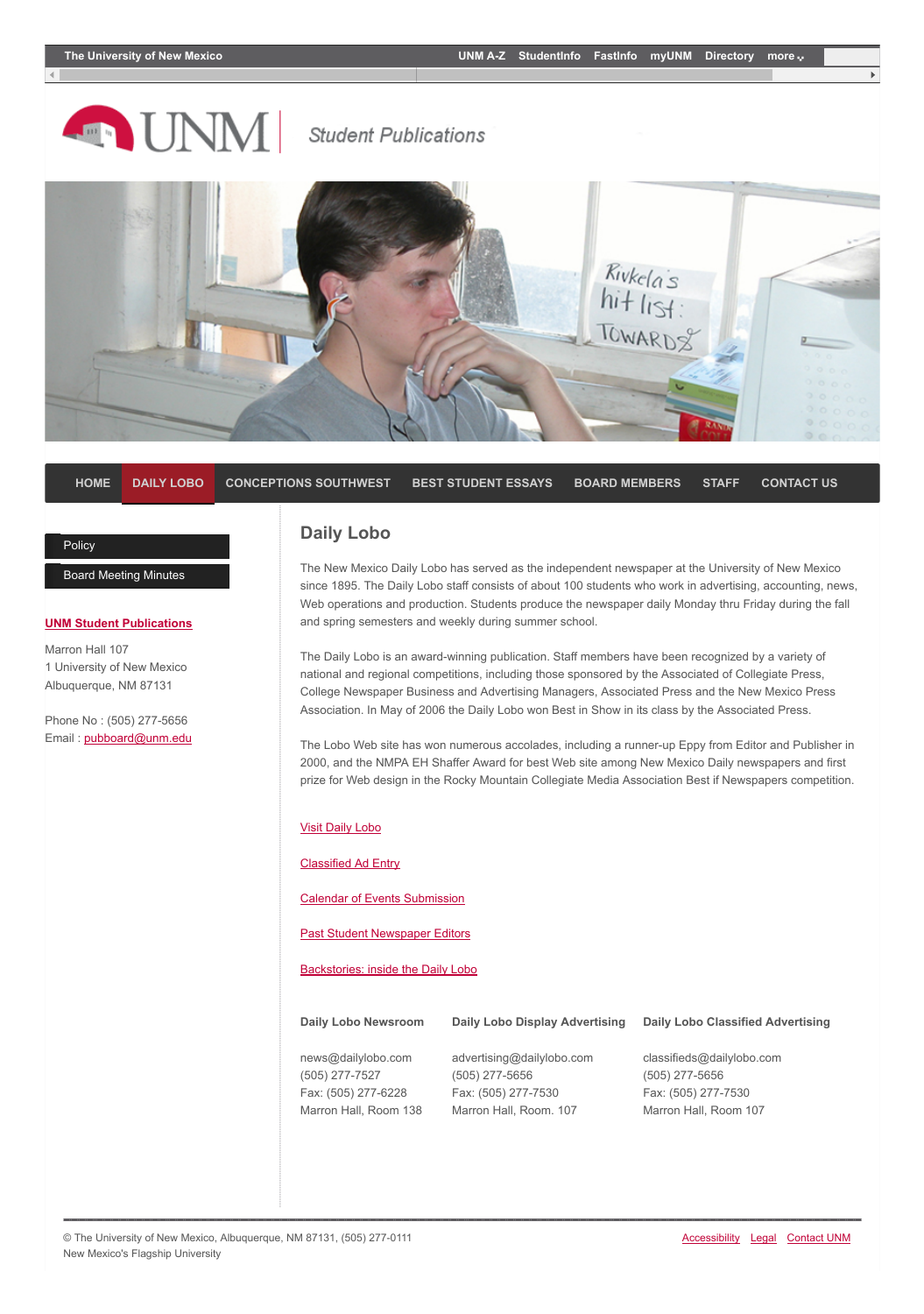## **AND UNMI**

## **Student Publications**



## **[HOME](http://pubboard.unm.edu/) [DAILY LOBO](http://pubboard.unm.edu/daily-lobo/) [CONCEPTIONS SOUTHWEST](http://pubboard.unm.edu/conception-southwest/) [BEST STUDENT ESSAYS](http://pubboard.unm.edu/best-student-essays/) [BOARD MEMBERS](http://pubboard.unm.edu/board-members/) [STAFF](http://pubboard.unm.edu/staff/) [CONTACT US](http://pubboard.unm.edu/contact-us/)**

## **[Policy](http://pubboard.unm.edu/policy/)**

[Board Meeting Minutes](http://pubboard.unm.edu/board-meeting-minutes/)

## **[UNM Student Publications](http://pubboard.unm.edu/)**

Marron Hall 107 1 University of New Mexico Albuquerque, NM 87131

Phone No : (505) 277-5656 Email : [pubboard@unm.edu](mailto:pubboard@unm.edu)

## **Conceptions Southwest**

Conceptions Southwest has been the fine arts and literary magazine for the University of New Mexico for almost 30 years. The magazine is published annually each spring semester. It serves as a creative outlet and solicits work from UNM undergraduate and graduate students, alumni, faculty, and participants of Continuing Education. Almost any medium of expression is encouraged, but the main categories of submissions generally fall into art, theater, fiction, nonfiction, poetry and photography. The deadline is generally toward the end of the fall semester.

Because each year brings in a potentially new editor and volunteer staff, requirements for each issue are subject to change. Please check for the latest requirements or contact CSW directly.

### [Visit CSW's Web site](https://csw.unm.edu/)